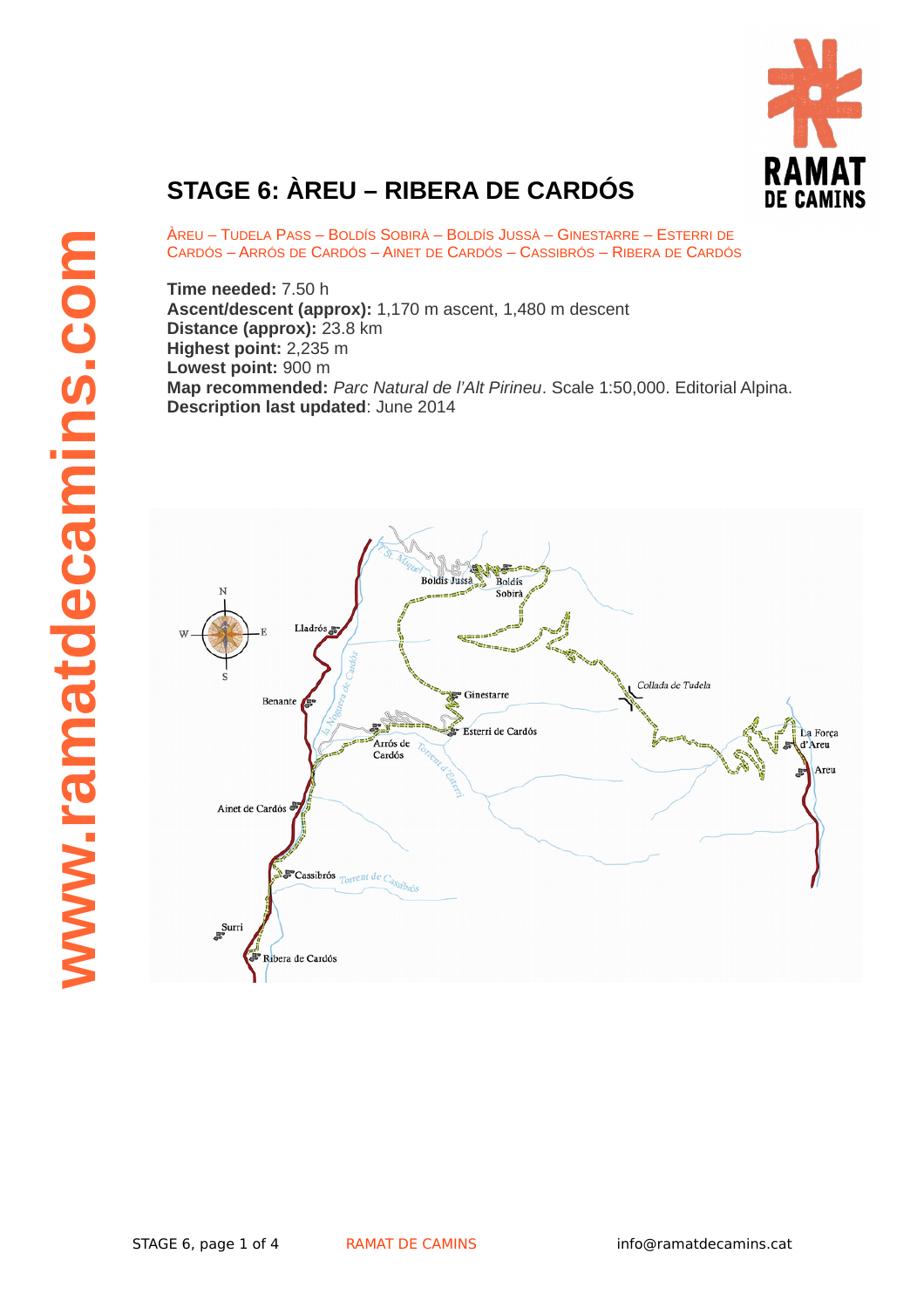- 0 h **Àreu**, 1,275 m. To jump from the Ferra valley to the Cardós valley we have to climb to the top of the village of Àreu and carry on up a little till we find some signs. We continue to follow the painted red and white markings of the GR which follow a track to the top of Tudela pass. On the way we often come across shortcuts indicated by stone markers that cut out lots of bends.
- 1.15 h Grassy **meadow**, 1,657 m. The track descends a bit and looks as if it might end at the source of a spring. We leave the spring on the left, go down a bit further and the track narrows until it comes to an end.
- 1.20 h **Costuix** *bordes*, 1,691 m. We go between these farm buildings and start to go up a path. Immediately we leave behind a fork on the right that leads to the Pilanera *bordes*. We can zig-zag our way through the wood.
- 1.35 h **Ruin** to the right of the path. The climb carries on up to 2,200 m where we reach a large flank heading NW Views of Pica d'Estats, Sotllo and Montexo to the right.
- 2.35 h **Tudela pass**, 2,235 m. Grassy pass. There is an enclosure for farm animals. Marvellous views of the Cardós valley and the Aigüestortes i Estany de Sant Maurici National Park. Leaving the pass we cross a track and carry on straight down through the meadows. Immediately we see the villages of Esterri de Cardós and Arrós de Cardós below. We could go straight down but we skirt round to get a better idea of the valley.
- 3.05 h **Spring** to the right of the path. We go down a slope covered in broom (*Genista purgans*) where the path sometimes disappears.
- 3.10 h **Track,** 1,966 m. We turn left, following the track. On either side we leave behind ruined buildings in the middle of the broom-covered slope. Soon, on the right, we see the villages of Boldís Sobirà and Boldís Jussà, where we are heading.
- 4 h **Bend**. On the left we leave a path that goes to Santa Eulàlia.
- 4.35 h **Boldís Sobirà**, 1,492 m. Not to be missed: a walk round the village streets, the church. We head down the road.
- 4.50 h **Boldís Jussà**, 1,342 m. Not to be missed: a walk round the village. We continue heading down the road. Just after the village waste containers, on the left, there are some paths that go to Ginestarre and Lladorre. From now on, until we reach Ribera de Cardós, we follow some painted yellow markings. As we leave the village we leave a small chapel dedicated to St Anthony on the left. We drop down so we can cross the millstone ravine via a concrete bridge.
- 4.55 h **Mola or Sant Miquel ravine and crossroads.** Going downhill to the right we would reach Lladorre in 55 minutes. But we go to Ginestarre taking the path to the left, which starts by climbing a little. The path immediately forks and we take the right fork, which goes down (a little further down we will find some well-worn yellow markings). We gradually gain height through a hazelnut wood. To the right, we leave behind the village of Lladorre, in ruins.
- 5.15 h 1,395 m Highest point between the villages of Boldís Jussà and Ginestarre. Now on the way down but continuing to skirt round we cross some scree with birch trees growing through it. To the right, at the bottom of the valley, we can see the village of Lladrós Once we have passed a poplar in the middle of some grassy slopes (the Cardaire poplar) we cross some uncultivated fields. After passing the Battle fountain and the old washing place, we reach the village.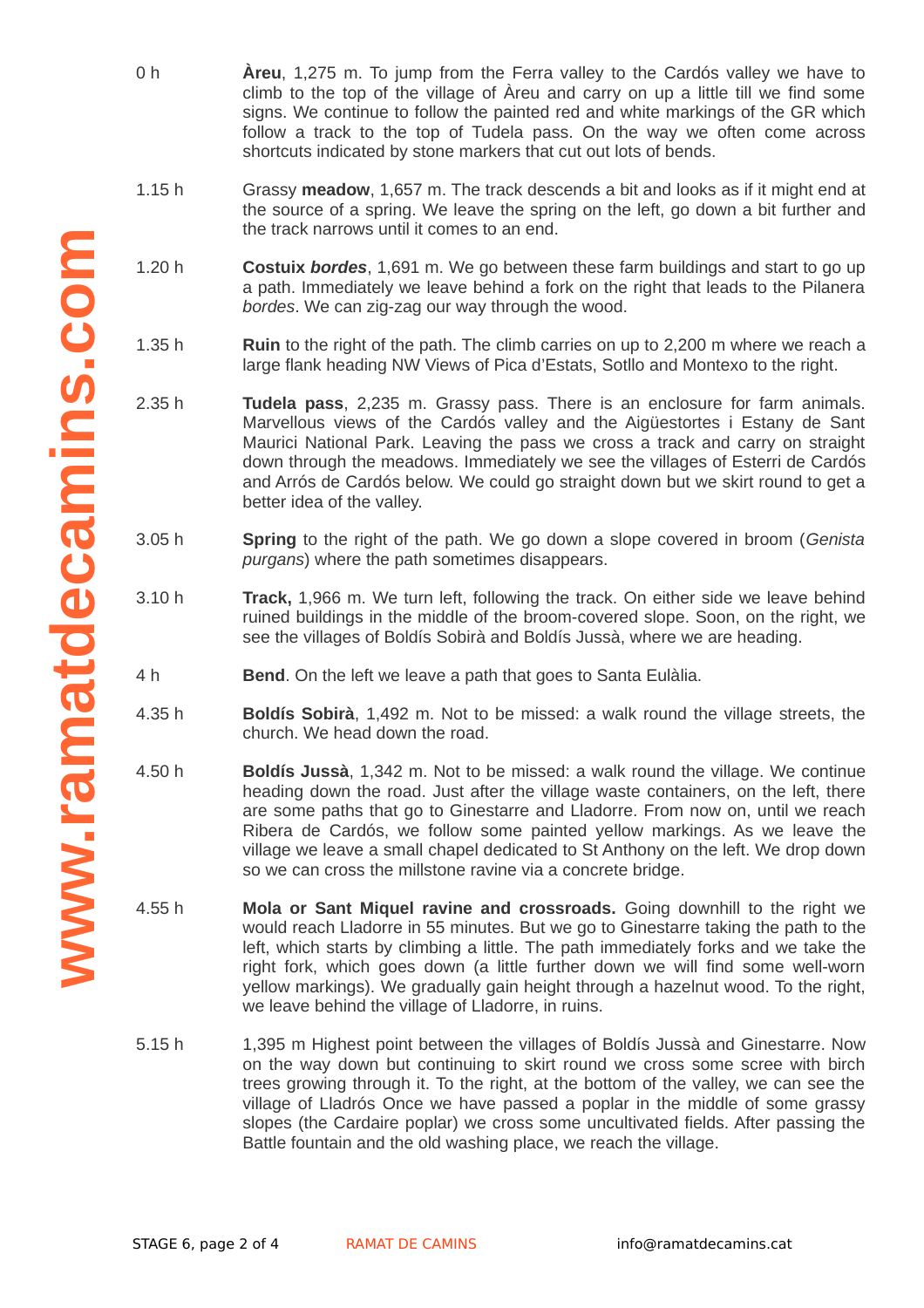- 5.50 h **Ginestarre**, 1,368 m. Not to be missed: a walk round the village, the handicraft fabric workshop. We go past the workshop on the left and go down to the foot of the village. We give the church a wide berth and go down by the access road.
- 6.10 h Bend above Esterri de Cardós. We leave the road to take what remains of the old path on the left that once united the two small villages.
- 6.15 h **Esterri de Cardós**, 1,212 m. (rural accommodation). Not to be missed: a walk round the village, the church with reproductions of the mural paintings. We make our way down through the centre of the village and, then, by the access road. Once past the waste containers and in front of the Xalet Sol, we take the old path to go down to Arrós de Cardós. At first we follow a track but immediately leave that and carry on under the pylons. We would come out on the track but leave it straight away to join the old path to the right. When we reach the road, we turn left and walk down.
- 6.40 h **Arrós de Cardós**, 1,085 m. (rural accommodation) Not to be missed: a walk round the village. After the white house we turn left to cross a bridge over the Esterri ravine. Once past the river, on the right, we take a track, then a little path that skirts between two fields. After a patch of scree we reach the end of a track that takes us straight down.
- 7 h **Road**. We turn left a few metres down the road. Before passing a bridge, we leave the asphalt to take a track on the left. The track runs parallel to the Noguera de Lladorre river, which is on our right.
- 7.10 h On the right, a **bridge** to reach **Ainet de Cardós**, 947 m. (hotel, restaurant, rural accommodation, campsite, shops.) Not to be missed: a walk round the village streets. We follow the track between the river and the fields. The way ahead is very flat. There comes a point where it turns into a path that joins the track further on.
- $7.25h$ **Bend** in the road. We carry on a few metres up the road, to the left, and soon reach the next village: **Cassibrós**, 936 m. Not to be missed: the church, a walk round the village. We cross the village following the yellow markings and come out on a path heading south. We carry on ahead under the shade of the trees, till we are next to the Noguera de Cardós river, which is how this stretch of the river that descends to the bottom of the valley is known. After passing alongside a pipeline we cross a Romanesque bridge and come out on the road. We turn left and carry on a few metres along the L-504, passing the Borda del Pubill campsite on the right. Now we are on the final straight of the road and when we have Ribera de Cardós in front of us, we leave it and take a path to the left. It passes the sawmill on the right and ends behind the Ribera de Cardós church.
- 7.50 h **Ribera de Cardós**, 898 m. (Hotel, restaurant, campsite, rural accommodation, shops). Not to be missed: church, walk round the village, Joan Escolà exhibition of buildings in miniature.

## IF YOU FIND ANY MISTAKES IN THE DESCRIPTIONS OR CHANGES TO PATHS, OR IF YOU HAVE ANY SUGGESTIONS TO MAKE, PLEASE WRITE TO

## info@ramatdecamins.cat.

Support the ['Apadrina un camí!](http://www.ramatdecamins.cat/camins-vells/vols-apadrinar-un-cami/)' project and sponsor a footpath.